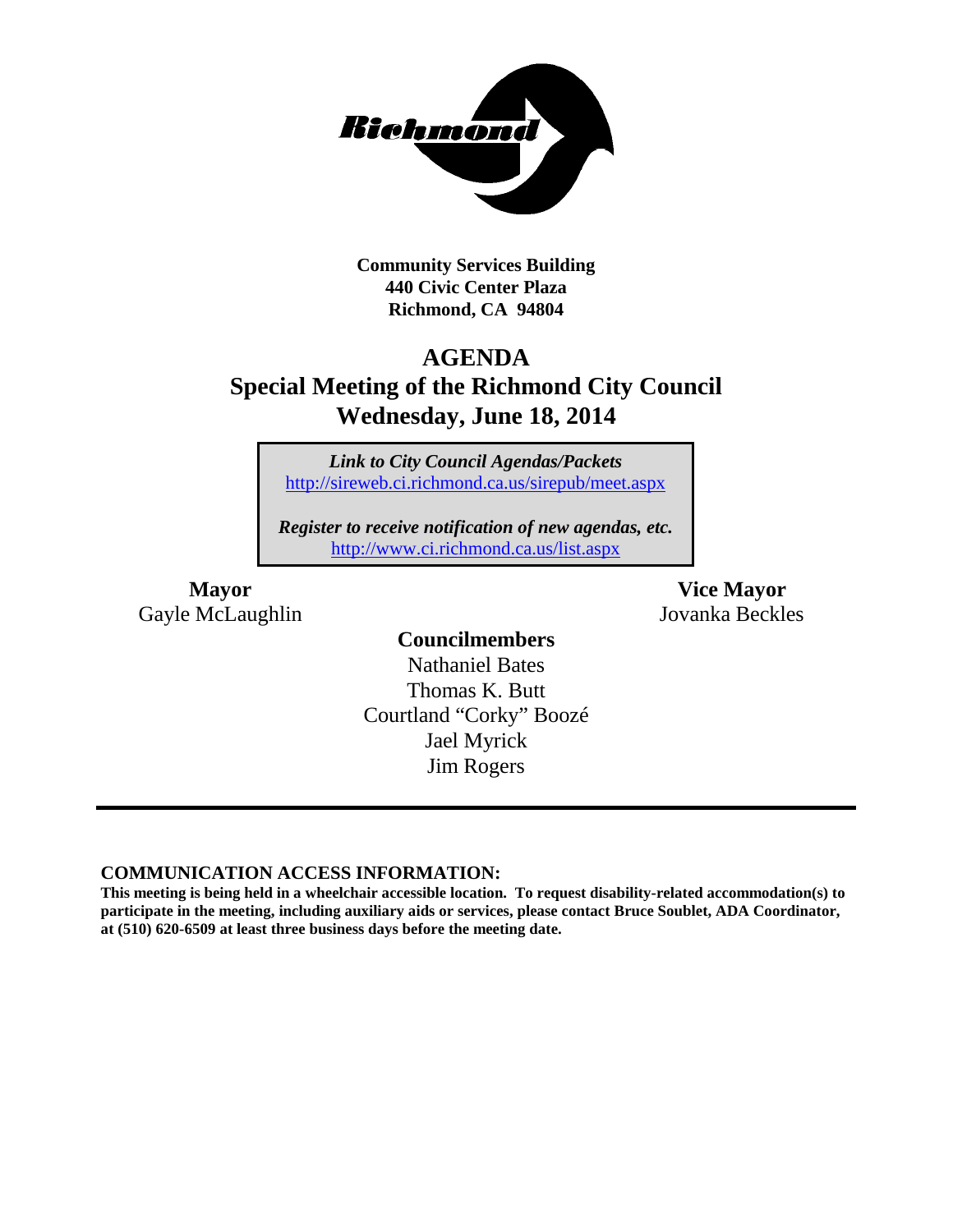# **MEETING PROCEDURES**

The City of Richmond encourages community participation at its City Council meetings and has established procedures that are intended to accommodate public input in a timely and time-sensitive way. As a courtesy to all members of the public who wish to participate in City Council meetings, please observe the following procedures:

**PUBLIC COMMENT ON AGENDA ITEMS:** Anyone who desires to address the City Council on items appearing on the agenda must complete and file a pink speaker's card with the City Clerk **prior** to the City Council's consideration of the item. Once the City Clerk has announced the item, no person shall be permitted to speak on the item other than those persons who have submitted their names to the City Clerk. Your name will be called when the item is announced for discussion. **Each speaker will be allowed TWO (2) MINUTES to address the City Council on NON-PUBLIC HEARING items listed on the agenda.**

### **SPEAKERS ARE REQUESTED TO OCCUPY THE RESERVED SEATS IN THE FRONT ROW BEHIND THE SPEAKER'S PODIUM AS THEIR NAME IS ANNOUNCED BY THE CITY CLERK.**

Any law enforcement officer on duty or whose service is commanded by the presiding officer shall be Sergeant-at-Arms of the Council meetings. He/she, or they, shall carry out all orders and instructions given by the presiding officer for the purpose of maintaining order and decorum at the Council meetings (City Council Rules of Procedure and Order Section III F, RMC Section 2.12.030).

**\*\*\*\*\*\*\*\*\*\*\*\*\*\*\*\*\*\*\*\*\*\*\*\*\*\*\*\*\*\*\*\*\*\*\*\*\*\*\*\*\*\*\*\*\*\*\*\*\*\*\*\*\*\*\*\*\*\***